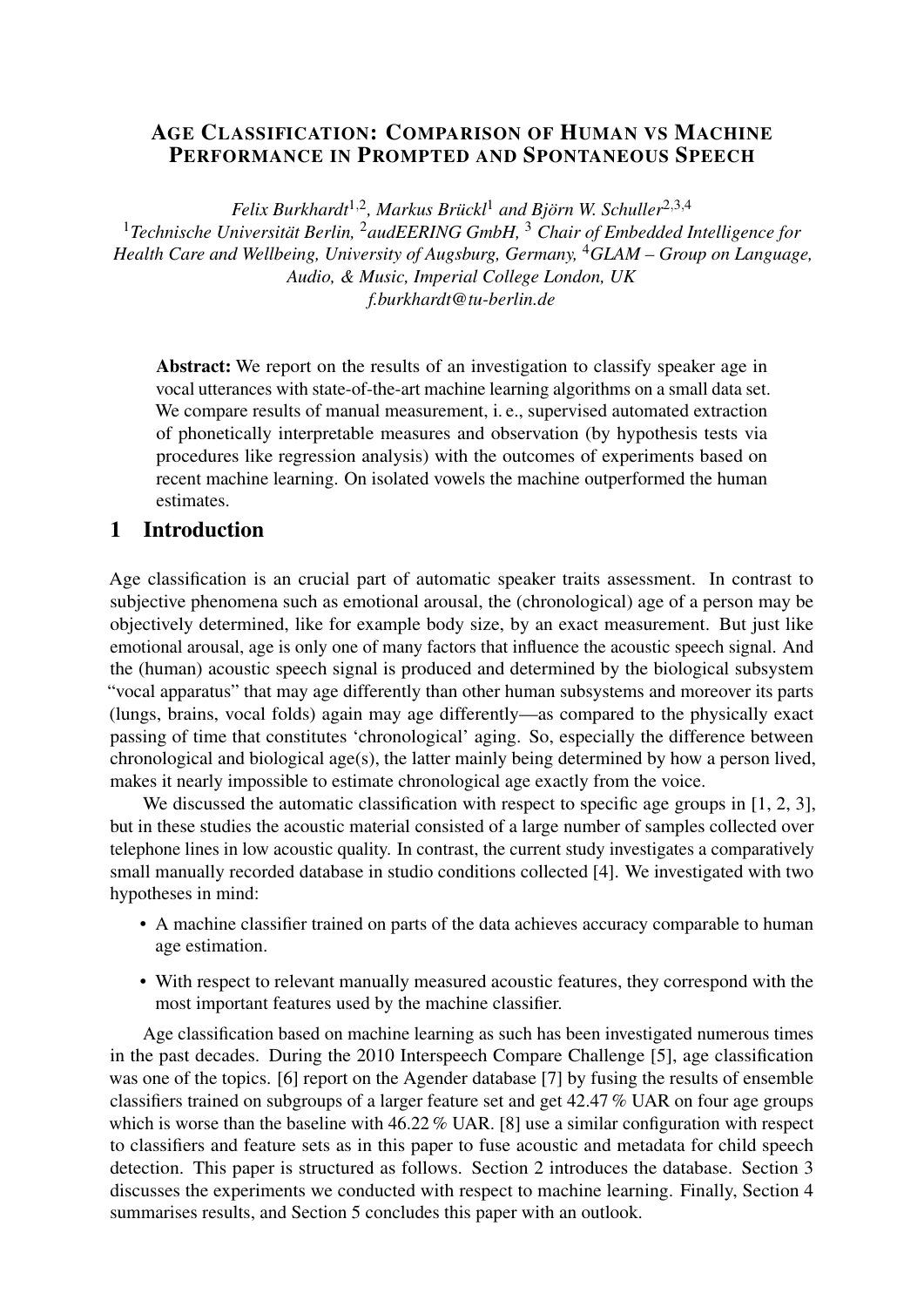# <span id="page-1-0"></span>2 The database

The audio data were collected within the DFG-project "Young and old voices"<sup>[1](#page-1-1)</sup> (cf. [\[4\]](#page-6-3)).

# 2.1 The speakers

Although the population to which sample results should be generalisable can be named as "all (female) speakers of German", it was (with a reasonable effort) not possible to determine all subjects of this population and thus, a real random drawing of a sample could not be achieved. So, we drew an ad-hoc sample of 88 speakers of German that comprises females that were within reach and willing to participate in the survey. Their chronological ages range from 20 to 87 years  $(AM = 50.42 \text{ years}; SD = 17.64 \text{ years})$ . Only one biological sex was chosen in order to reduce variance in the audio data that would be introduced by different biological ageing in speaking organs of different sexes. Only adults were considered, since the process of biological upgrowth should not be confounded with the process of degeneration, which usually is referred to as aging.

# 2.2 The utterances

The audio data was recorded at the speakers' homes or comparable (non-studio) environments via a head-mounted condenser microphone (AKG C-410) with a DAT-Recorder (TASCAM DA-P1) at 48 kHz sampling rate and 16 Bit resolution.

Each speaker produced five different utterance types, namely read and spontaneous speech and the three cardinal vowels /a/, /i/ and /u/ in sustained phonation. It is assumed that these utterance types provide different amounts of information on the speakers' age and maybe also different ways of encoding this information in the acoustic signal.

# 2.3 The perceptual rating of the speakers' age

For the auditory rating of the speakers' age the vowels were cut into three segments of 2.2 s duration each, the onset, the quasi-stationary middle part and the offset, resulting in 11 utterances of each speaker to be rated separately. In total 115 listeners rated the auditorily perceivable speaker age of these  $88\times11$  speech samples (in 4 different perception experiments that were found to yield equally good estimates, cf. [\[4,](#page-6-3) pp. 143 ff.]). On average every utterance was rated by 28.98 listeners. In order to test the reliability and, if reliable, to summarize these ratings (in sets with missing data) to a group measure a two-way agreement intra-class correlation (ICC) for unbalanced datasets was used, cf. [\[9\]](#page-7-3). The listeners' estimates on all utterance types were highly (significant) reliable with spontaneous speech achieving the most reliable  $ICC(A,k) = 0.992$  and the /u/-offset-parts the least with  $ICC(A,k) = 0.871$ . The best estimates per utterance derived form this ICC are here used as measure for the human level performance (HLP, cf. Table [1\)](#page-6-5).

# 2.4 Best features from manual measurement

The manual search for acoustic indicators of speaker age was driven by findings of physiological and cognitive age-related changes and herefrom derived hypothetical acoustic changes in humans. These hypotheses were tested with correlation and multiple linear regression procedures and identified the following parameter groups as best candidates to convey information on (increasing) age: (lowered) fundamental frequency, (raised) magnitude of vocal tremor, (raised) amplitude

<span id="page-1-1"></span><sup>&</sup>lt;sup>1</sup>The Project "Akustische und perzeptive Korrelate von Stimme und Sprechweise junger und alter Sprecher und Sprecherinnen" funded by the German Research Foundation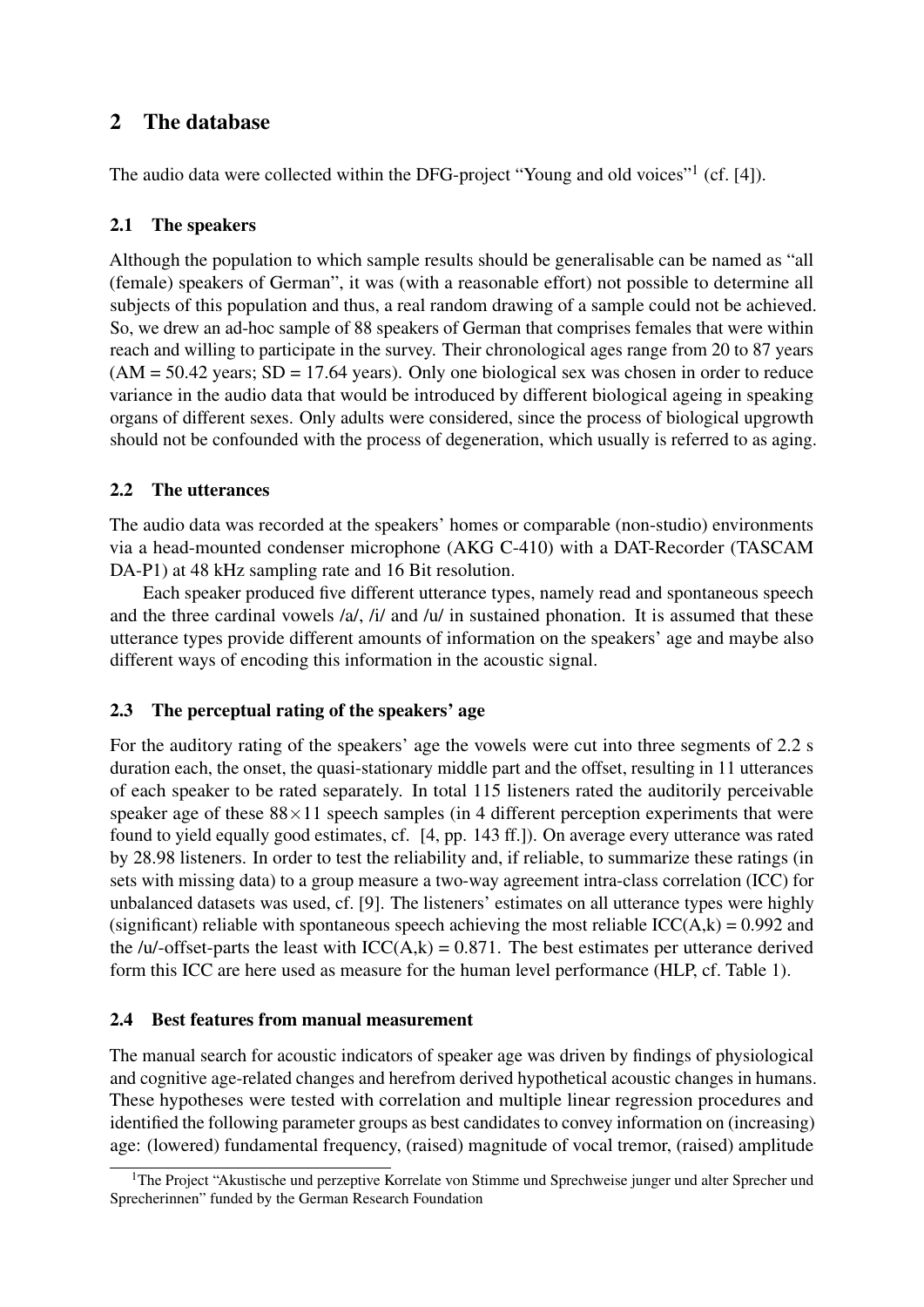perturbation, (more) noisy energy in higher (3-7 kHz) frequency bands, and slowed / less precise articulation when reading. Age estimates that are predicted by these regression models are used to calculate the "manual" multiple linear regression performance (MLRP, cf. Table [1\)](#page-6-5).

# <span id="page-2-0"></span>3 Experiments with machine classification

# <span id="page-2-1"></span>3.1 Data preparation

As the data set (in-domain data) is comparably small, we carried out experiments to add other data sets to the training, some of them stating the speaker age only in decades and not in years (Mozilla common voice). Following, we provide an overview on the two additional training databases.

- Mozilla common voice The common voice corpus [\[10\]](#page-7-4) consists of over-the-web donated speech samples. We selected for this experiment only German female speakers within the target age span (20-90 years old). The age in this data set is given not in years but in decades, which was the main reason for binning into decades for the following experiments. The overwhelming number of speaker is aged between 20 and 60 years, so we did not obtain many samples for elderly speakers. We selected randomly at most 2 000 samples per decade.
- DTAG Agender The DTAG Agender corpus [\[7\]](#page-7-1) was collected over the telephone be Deutsche Telekom AG and has been made available originally for the Interspeech Paralinguistic Challenge 2010 [\[5\]](#page-6-4). This database contains a-law coded speech and has been converted to 8 kHz. As the age groups are not balanced, we randomly selected at most 1 000 samples from female speakers per decade.

To be able to compare all results with each other, and because classification results are easier to interpret for humans than regression measures, we binned the age into groups. If possible, we still trained on a regression problem by binning the groups after training a regression model with the classifiers.

The age in years was binned into two groups:

- a seven classes group representing the decades from twenties to eighties (corresponding to the Mozilla format).
- a three classes age group: as the the number of samples became to small, when text-type was taken into account, we binned the age additionally into only three groups: young (from zero to 40 years), middle aged (from 40 to 60 years) and elderly (above 60 years). This resulted in an almost even distribution, with the young group slightly falling behind.

All data were divided randomly into a speaker disjoint train, development, and test set, using 50 % of the speakers for the training, and each 25 % for test and development.

As the data is highly imbalanced, we performed oversampling with it, meaning that we added samples to the underrepresented classes. This was done with the SMOTE (synthetic minority over-sampling technique) algorithm [\[11\]](#page-7-5) which adds samples by synthesising them on a feature level based on distance to central class representatives. We used this with all three data sets. Originally, we executed some of the experiments that did not require meta parameter tuning with half of the in-domain data as training, and half as the test set, but as this resulted into too sparse data sets for the SMOTE algorithm to work, we generally trained for the final results (after parameter tuning) on 3/4 of the data (speaker disjunct). We tried the LOSO (Leave one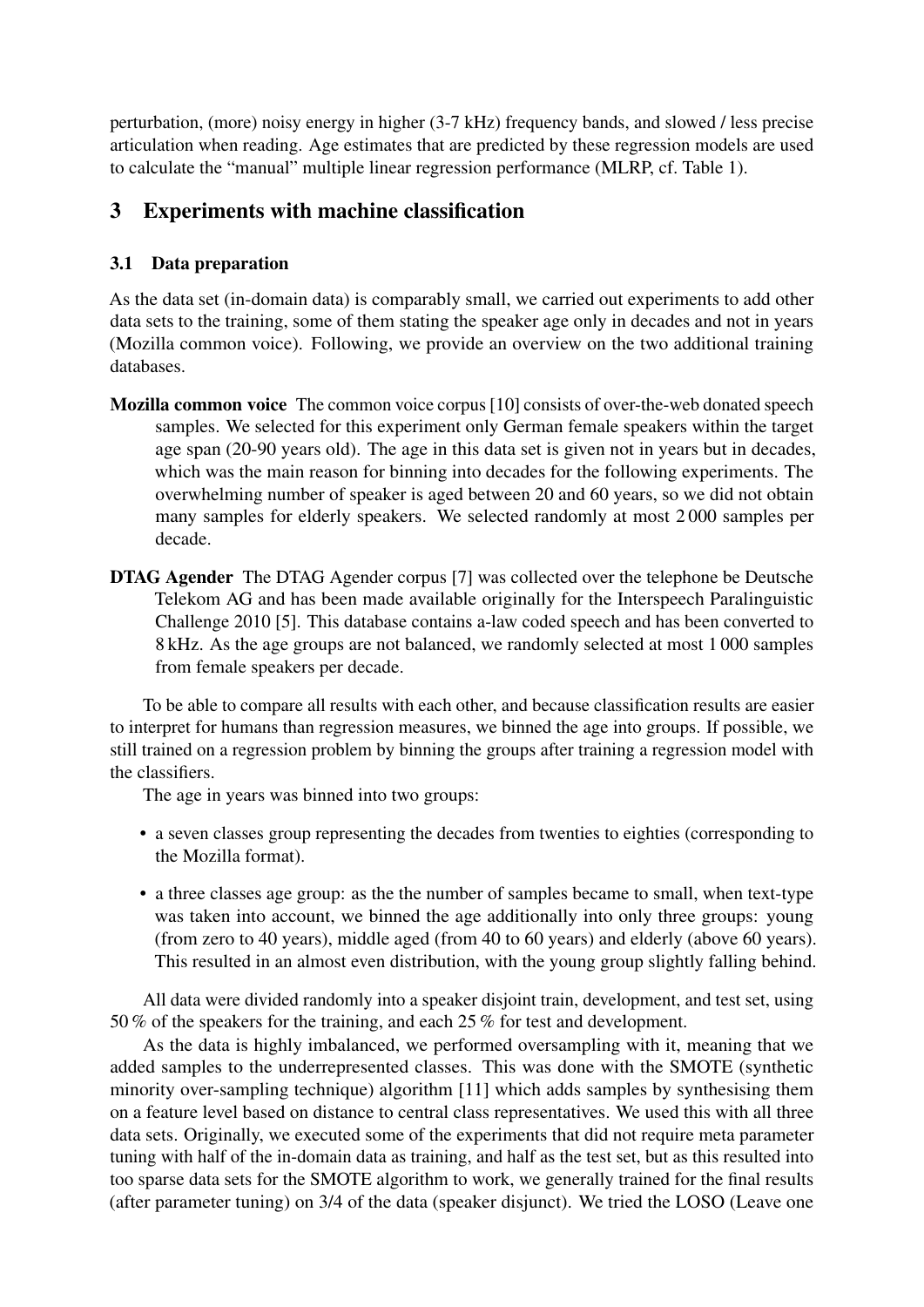speaker out) technique but because the sample number per speaker is very small we did not get meaningful results. We did not use x-fold cross validation because to run the ANN experiments was already with fixed training and development sets very time consuming.

# <span id="page-3-0"></span>3.2 Different classifiers

We compare three kind of machine classifiers in this work, which showed good performance in related experiments. For the experiments we use the implementations from python packages sklearn (SVM), xgboost (XGB), and pytorch (MLP) python packages, respectively.

- SVM A support vector machine is a statistical classifier that constructs hyper planes based on kernel functions to distinguish samples. It is especially well suited if only a few samples are available, but with a high distinction with respect to the target class membership. To find the best meta parameters for the given data, we perform a grid search on the development set, varying the parameters *C: 0.1, 0.01, 0.001, 0.0001* and *max\_iter: 2500, 5000, 7500*.
- XGBoost XGBoost (eXtreme Gradient Boosting) is a very successful alternative to SVM based on selecting ensembles of random forests. We ran a grid search for optimal classifier meta parameters, and varied in *subsample: .5, .7*, *n\_estimators: 50, 80, 200*, and *max\_depth: 1, 6*.
- Multi Layer Perceptron The MLP classifier is an extension of the perceptron algorithm to multiple layers, some of them "hidden". It is the most basic of the artificial neural network architectures, and we feature it, as it can work with fixed size numerical vector inputs as given in our features sets (see below). We investigated the performance of two loss functions, namely MSE Loss (Mean Squared Error) as a regression loss on the winner class, and the Cross Entropy Loss over the distribution of the seven classes. In the experiment section, these loss functions are denoted by *reg*, *class*, and *mix* for a 50 % mixture of them. In order to prevent overfitting, we use a relatively small configuration with two hidden layers with 128 and 16 neurons and add a drop out probability of 30 %. As optimiser serves SGD (stochastic gradient descent). We ran each training for 100 epochs if not noted otherwise. Because Artificial neural nets are initialized by random numbers we ran each experiment 10 times and report the average result.

# 3.3 Feature sets

One of the most interesting challenges is to find a good feature set that represents the attribute of interest (in this case: age) well. A modern approach would be to learn these features by ANNs (artificial neural nets) and represent the acoustic input as some form of spectrogram, a more traditional one is to use expert features that can be of a high number when multiplying low level features based on frame analysis with functionals that aggregate them over a chunk such as an utterance.

GeMAPS The GeMAPS (Geneva Minimalistic Acoustic Parameter Set) feature set has been manually selected to be used as a basic standard acoustic parameter set for various areas of automatic voice analysis, such as paralinguistics or clinical speech analysis [\[12\]](#page-7-6). It contains only 88 features and usually performs well on detecting affective speech. openSMILE [\[13\]](#page-7-7) is an open source framework to extract acoustic features from audio and provides GeMAPS features.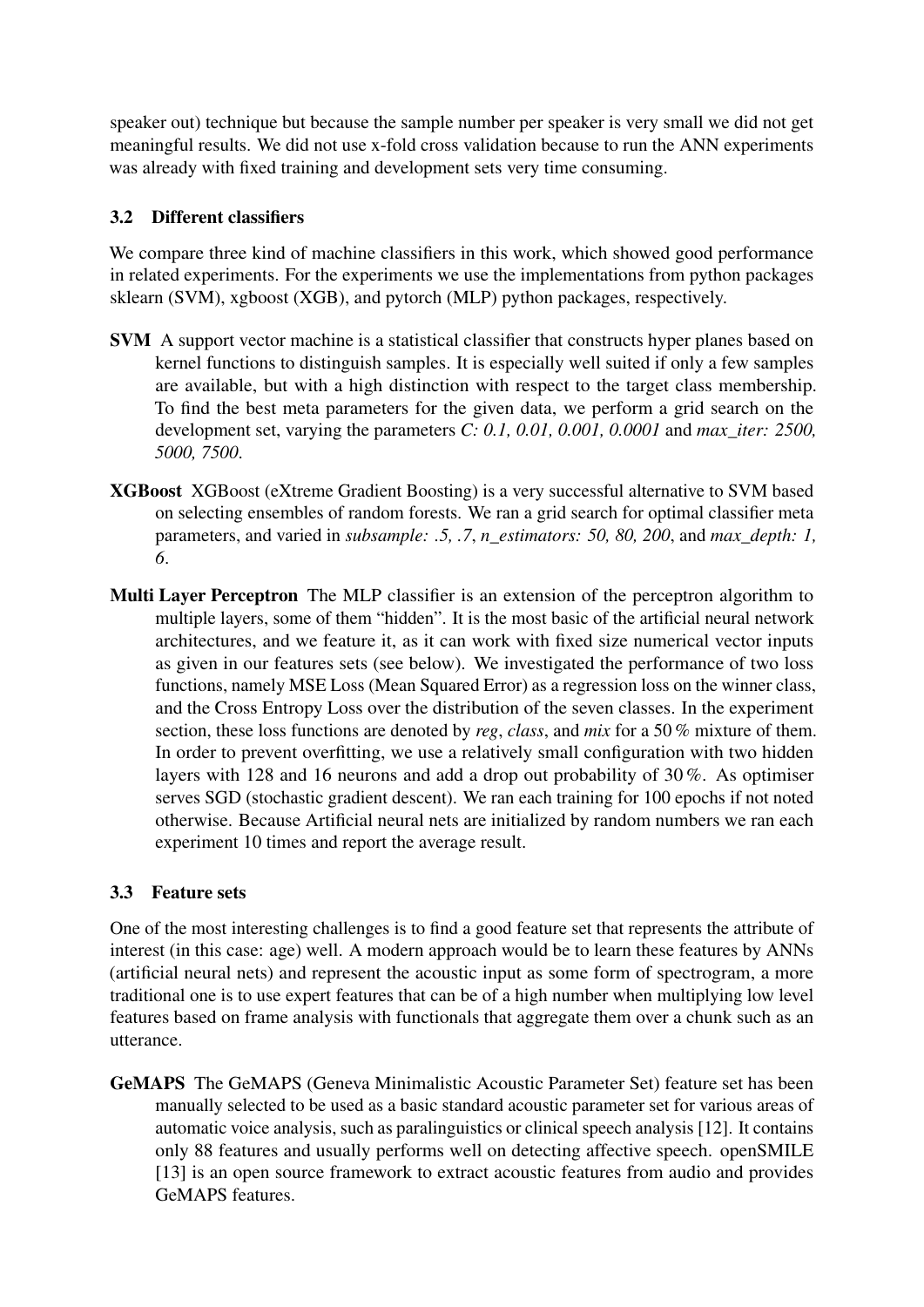

<span id="page-4-2"></span>Figure 1 – Results as UAR for humans and classifiers and text types for three age groups

- Compare 2016 feature set (all) This feature set represents a "brute force" approach and has been introduced at the Interspeech Paralinguistic Challenge 2016 [\[14\]](#page-7-8). It contains 6373 OpenSMILE features, resulting from the combination of low level features and functionals.
- Compare 2016 reduced feature set (top) Because the MLP approach (see Section [3.2\)](#page-3-0) does not scale well with respect to the size of the input features (all inputs get multiplied by number of neurons in the second layer) we learnt a reduced feature set from the ComParE 16 set by selecting the 512 best performing features according to the XGBoost classifier. The top ten features all deal with the openSMILE parameter *audspec\_l1norm\_sma* and statistical functionals thereof, namely *minpos, maxpos, range, quartile 1, 2 and 3, inter quartile range 1-2, 2-3 and 1-3, and percentile 1\_0*. *audspec* is a shortcut for auditory spectrum, *l1norm* the sum of its absolute values, and *sma* a moving average filter based on this. So all of the most important features deal with the distribution of energy in spectral bands changing over the utterance, basically features that correspond to loudness in spectral bands.

As can be seen in the figure, this feature indeed varies for the different age groups, but counter-intuitively not in a linear fashion.

Trill feature set (trill) There are several ways to derive feature sets for paralinguistic speech classification: an alternative for hand-crafted features like the openSMILE features is to use so called "embeddings", such as the weights of the pen-ultimate layer of a deep neural net. The idea is that the net learnt a level of abstraction on the given task that can be used as a kind of transfer learning.

In [\[15\]](#page-7-9), the authors describe a new set of acoustic features based on a deep neural net trained with a triplet loss to distinguish near-by from far away acoustic snippets based on multitude of data sets collected for speaker, language, emotion or health classification, all in all about .5 million samples and provided by  $Google<sup>2</sup>$  $Google<sup>2</sup>$  $Google<sup>2</sup>$ .

# <span id="page-4-0"></span>4 Results and discussion

# 4.1 Investigating the effect of text material

As mentioned in Section [3.1,](#page-2-1) we had to bin the age into three groups (young, middle, old) when distinguishing text type as the data would have been too sparse for smaller groups.

<span id="page-4-1"></span><sup>2</sup>https://ai.googleblog.com/2020/06/improving-speech-representations-and.html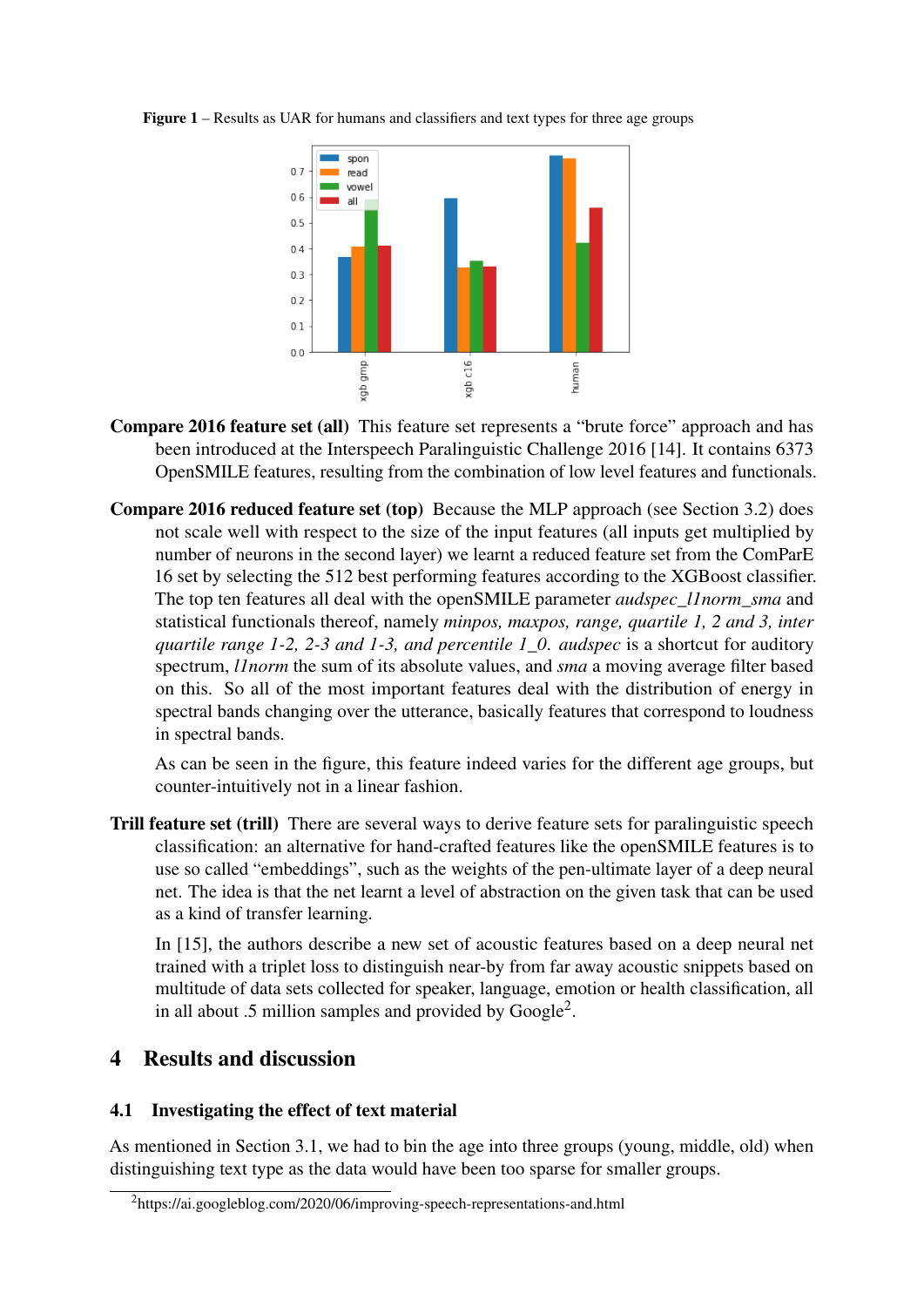

<span id="page-5-1"></span>Figure 2 – Confusion matrix for the spontaneous speech samples

Predicted label

We trained and tested the classifiers SVM and XGBoost (see section [3.2\)](#page-3-0) on the GeMAPS and ComParE 16 feature sets only using material from the three text types spontaneous speech (*spon*), read speech (*read*) and isolated vowels (*vowel*). We compare the outcomes in Figure [1.](#page-4-2) The SVM classifier failed to converge despite the grid search for an optimal parameterization so we left the results out. The data set was too small to compute MLP models reasonably.

As can be seen, the human estimators performed clearly better when listening to read or spontaneous speech, but do have problems to judge the age from isolated vowels. With respect to the classifiers, there is surprisingly high performance for the XGBoost classifier using GeMAPS features on isolated vowels, given that this is a reduced feature set not primarily targeting speaker age but rather emotional expressions. Such findings will have to be verified with more data.

#### 4.2 Comparing classifiers and features

The results of the main experiment are summarised in Table [1.](#page-6-5) These results are based on the seven age group classifications and all text types combined. Although we added databases to the training for some of the experiments (D1: Agender, D2: Mozilla common voice, see Section [3.1\)](#page-2-1), the human performance is about twice the level of the machine performance. This contradicts earlier findings where super human performance was achieved [\[1\]](#page-6-0). It is probably based on the sparse data situation and the diversity of the cross databases.

Looking at the most important features selected by the XGBoost approach and some results that are barely above chance level, we are a bit sceptical that in all cases generally useful age representations have been learnt. Nonetheless, we are confident that at least in some cases this has been successful. For example Figure [2](#page-5-1) shows an exemplary confusion plot, in this case based on the MLP classifier with C16-top features. Irrespective of the low UAR, a trend for high values near the diagonal can be observed.

The best performing experiment is based on a training with all three databases and the feature set learnt from even larger databases (Trill features). We tested the significance of the differences with paired t-tests.

# <span id="page-5-0"></span>5 Conclusion and Outlook

We investigated the machine classification of speaker age on a small database. With respect to our hypotheses, we could support only one of them: the machine performance is comparable to the human one, but the most important features of the manual investigation do not correspond with those of the machine classifier. The lack of super performance is explainable by little data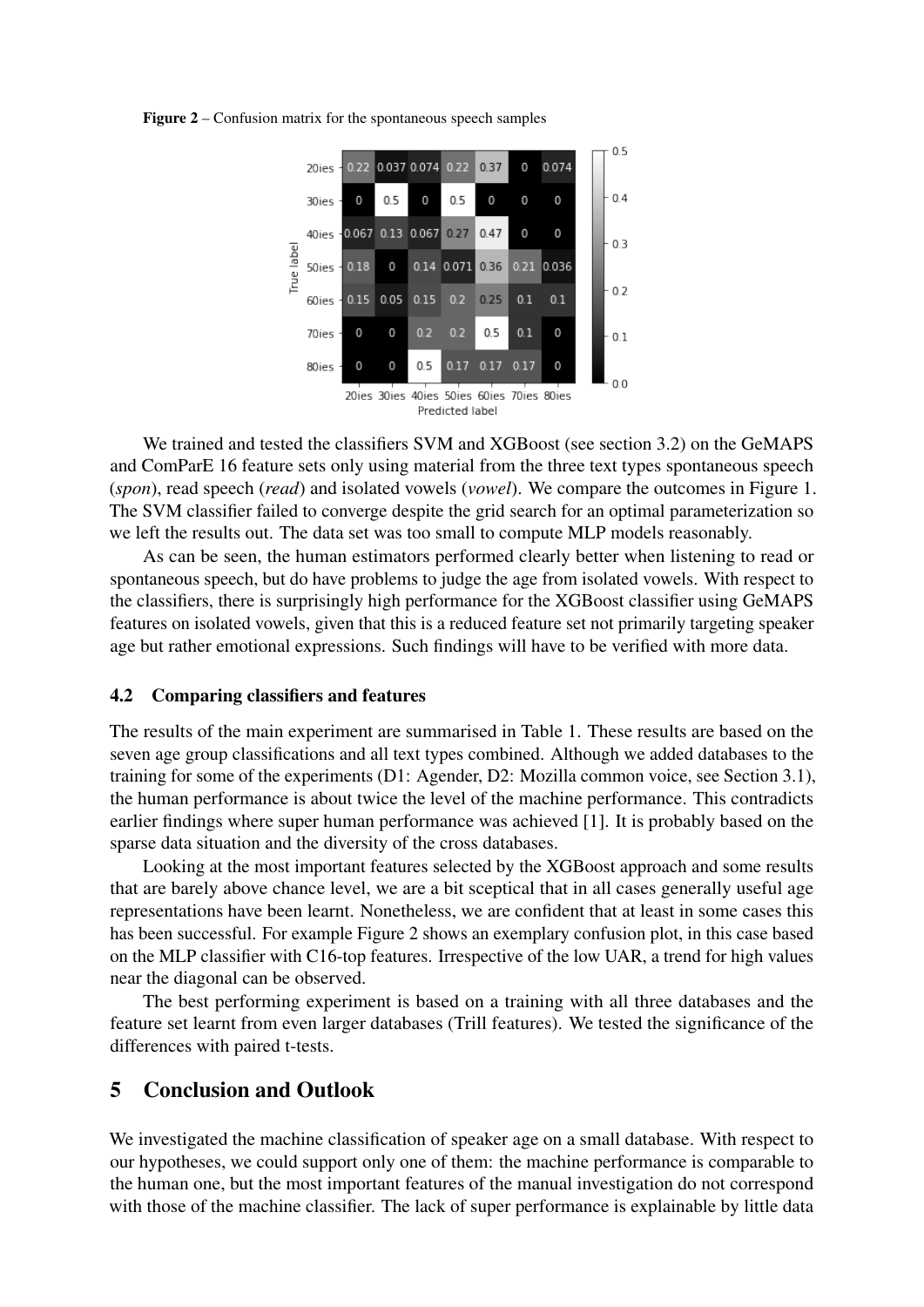|                   | feature set      | top  | all                      | trill |
|-------------------|------------------|------|--------------------------|-------|
| <b>SVM</b>        |                  | .219 | .210                     | .113  |
| stat. classifier  | <b>XGB</b>       | .142 | .222                     | .156  |
|                   |                  |      |                          |       |
| art. neural net   | MLP mix          | .148 |                          | .165  |
|                   | MLP reg          | .169 | $\overline{\phantom{0}}$ | .173  |
|                   | <b>MLP</b> class | .158 | $\overline{\phantom{0}}$ | .172  |
|                   | $MLP+D1$         | .177 |                          | .225  |
|                   | $MLP+D2$         | .152 | $\overline{\phantom{0}}$ | .171  |
|                   | $MLP+D1+D2$      | .161 | $\overline{\phantom{0}}$ | .237  |
|                   | MLP D1           | .161 | $\overline{\phantom{a}}$ | .194  |
|                   | MLP D1           | .200 | $\overline{\phantom{0}}$ | .137  |
|                   | MLP D1 and D2    | .217 | $\overline{\phantom{a}}$ | .217  |
| manual regression | <b>MLRP</b>      | .191 |                          |       |
| human group       | <b>HLP</b>       | .299 |                          |       |

<span id="page-6-5"></span>Table 1 – Overview of results: all values denote the Unweighted Average Recall (UAR)

from similar domains and one should revisit this experiment with a more general age model as a background. On isolated vowels the machine outperformed the human estimates.

# 6 Acknowledgements

We thank the SEMULIN research project by the German BMWi (FK: 19A20012B) for partial funding of this work.

# References

- <span id="page-6-0"></span>[1] METZE, F., J. AJMERA, R. ENGLERT, U. BUB, F. BURKHARDT, J. STEGMANN, C. MÜLLER, R. HUBER, B. ANDRASSY, J. BAUER, and B. LITTEL: *Comparison of four approaches to age and gender recognition for telephone applications*. In *ICASSP, IEEE International Conference on Acoustics, Speech and Signal Processing - Proceedings*, vol. 4. 2007. doi[:10.1109/ICASSP.2007.367263.](https://doi.org/10.1109/ICASSP.2007.367263)
- <span id="page-6-1"></span>[2] BOCKLET, T., A. MAIER, J. BAUER, F. BURKHARDT, and E. NÖTH: *Age and gender recognition for telephone applications based on GMM supervectors and support vector machines*. In *ICASSP, IEEE International Conference on Acoustics, Speech and Signal Processing – Proceedings*. 2008. doi[:10.1109/ICASSP.2008.4517932.](https://doi.org/10.1109/ICASSP.2008.4517932)
- <span id="page-6-2"></span>[3] FELD, M., F. BURKHARDT, and C. MÜLLER: *Automatic speaker age and gender recognition in the car for tailoring dialog and mobile services*. In *Proceedings of the 11th Annual Conference of the International Speech Communication Association, INTERSPEECH 2010*. 2010.
- <span id="page-6-3"></span>[4] BRÜCKL, M.: *Altersbedingte Veränderungen der Stimme und Sprechweise von Frauen*, vol. 7 of *Mündliche Kommunikation*. Logos Verlag, Berlin, 2011.
- <span id="page-6-4"></span>[5] SCHULLER, B., S. STEIDL, A. BATLINER, F. BURKHARDT, L. DEVILLERS, C. MÜLLER, and S. NARAYANAN: *The INTERSPEECH 2010 paralinguistic challenge*. In *Proceedings of the 11th Annual Conference of the International Speech Communication Association, INTERSPEECH 2010*. 2010.